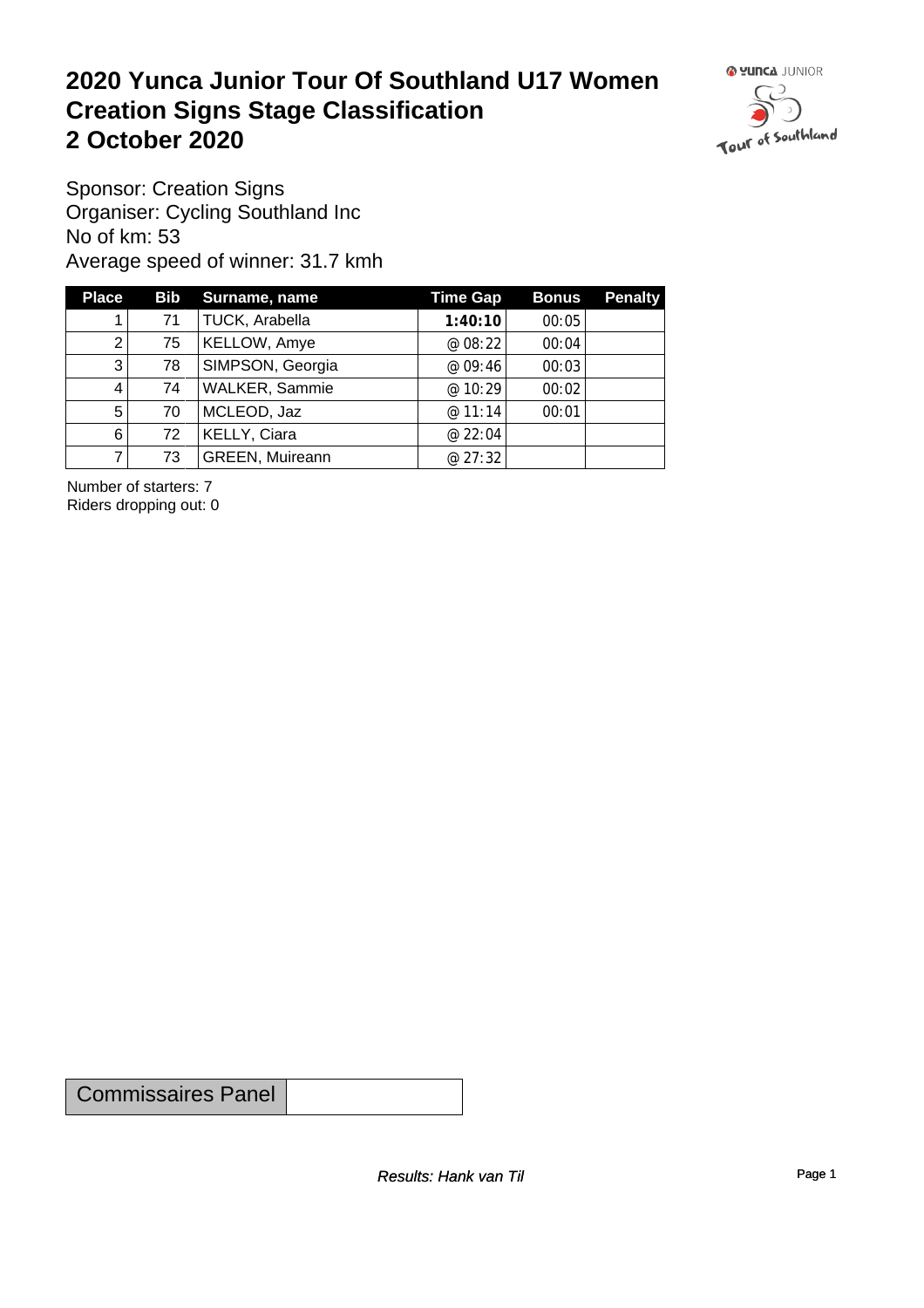#### **2020 Yunca Junior Tour Of Southland U17 Women General Classification (Stage 1)**<br>
2 October 2020 **2 October 2020**



Organiser: Cycling Southland Inc

| <b>Place</b> | Bib | Surname, name          | <b>Time Gap</b> |
|--------------|-----|------------------------|-----------------|
|              | 71  | TUCK, Arabella         | 1:40:05         |
| 2            | 75  | KELLOW, Amye           | @ 08:23         |
| 3            | 78  | SIMPSON, Georgia       | @ 09:48         |
| 4            | 74  | <b>WALKER, Sammie</b>  | @ 10:32         |
| 5            | 70  | MCLEOD, Jaz            | @ 11:18         |
| 6            | 72  | KELLY, Ciara           | @ 22:09         |
|              | 73  | <b>GREEN, Muireann</b> | @27:37          |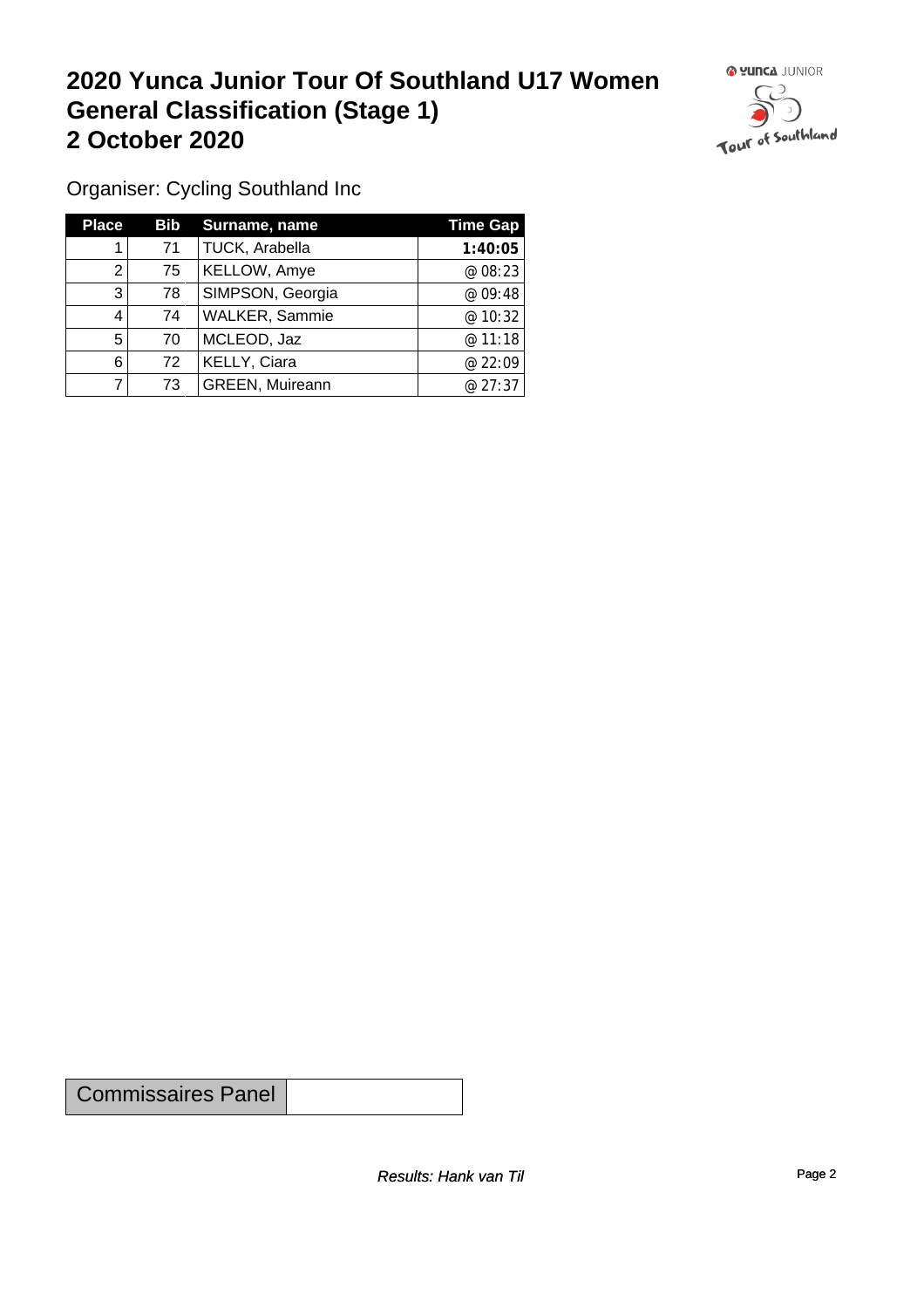## **2020 Yunca Junior Tour Of Southland U17 Women Sprint Classification (Stage 1) 2 October 2020**



Organiser: Cycling Southland Inc

| <b>Place</b> |    | Bib Surname, name | <b>Points</b> |
|--------------|----|-------------------|---------------|
|              | 71 | TUCK, Arabella    |               |
|              | 75 | KELLOW, Amye      |               |
|              | 78 | SIMPSON, Georgia  |               |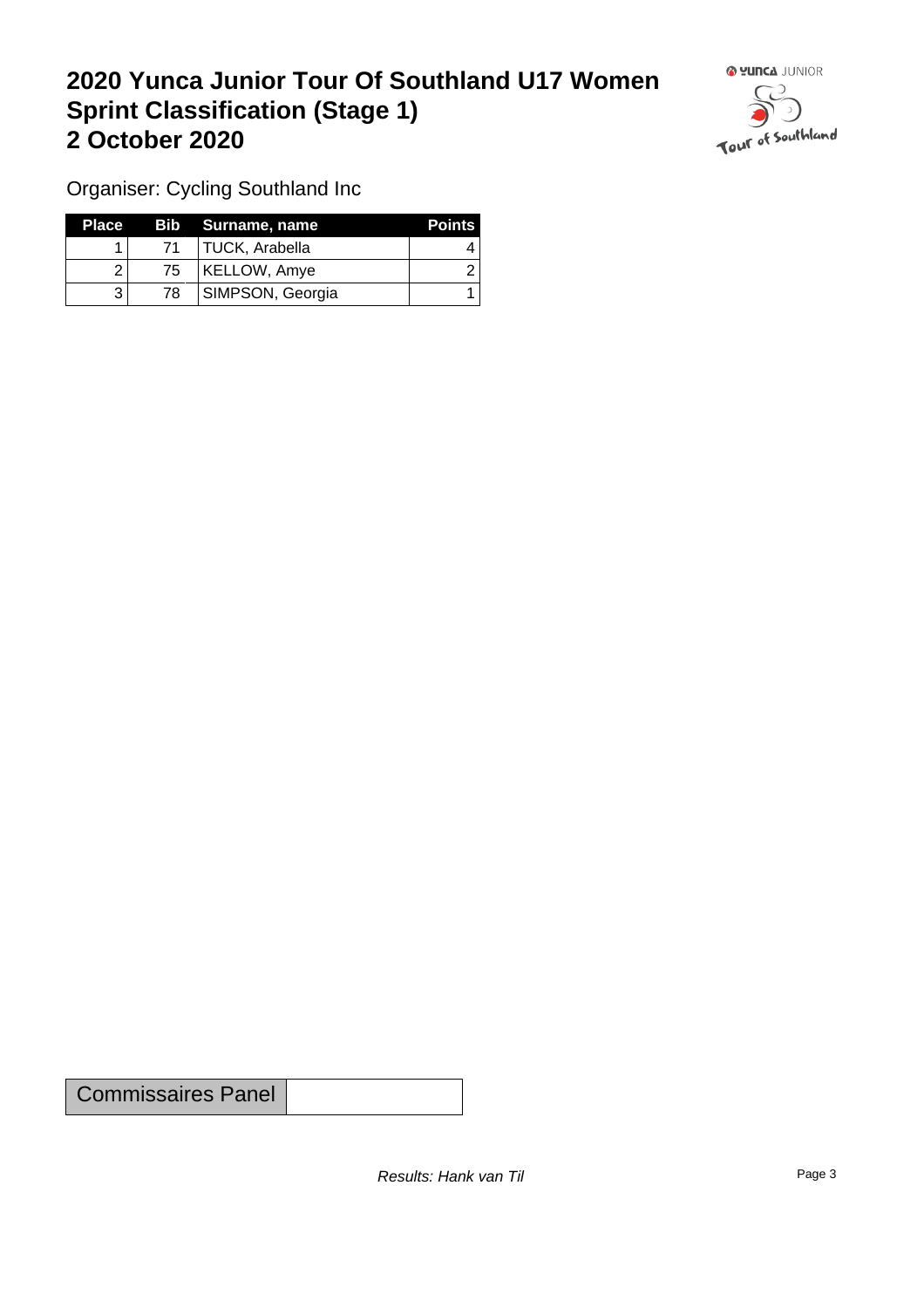## **2020 Yunca Junior Tour Of Southland U17 Women KOM Classification (Stage 1) 2 October 2020**



Organiser: Cycling Southland Inc

|              |     | Place Bib Surname, name | <b>Points</b> |
|--------------|-----|-------------------------|---------------|
|              |     | 71   TUCK, Arabella     |               |
|              | 751 | KELLOW, Amye            |               |
| $\mathbf{R}$ | 78  | SIMPSON, Georgia        |               |